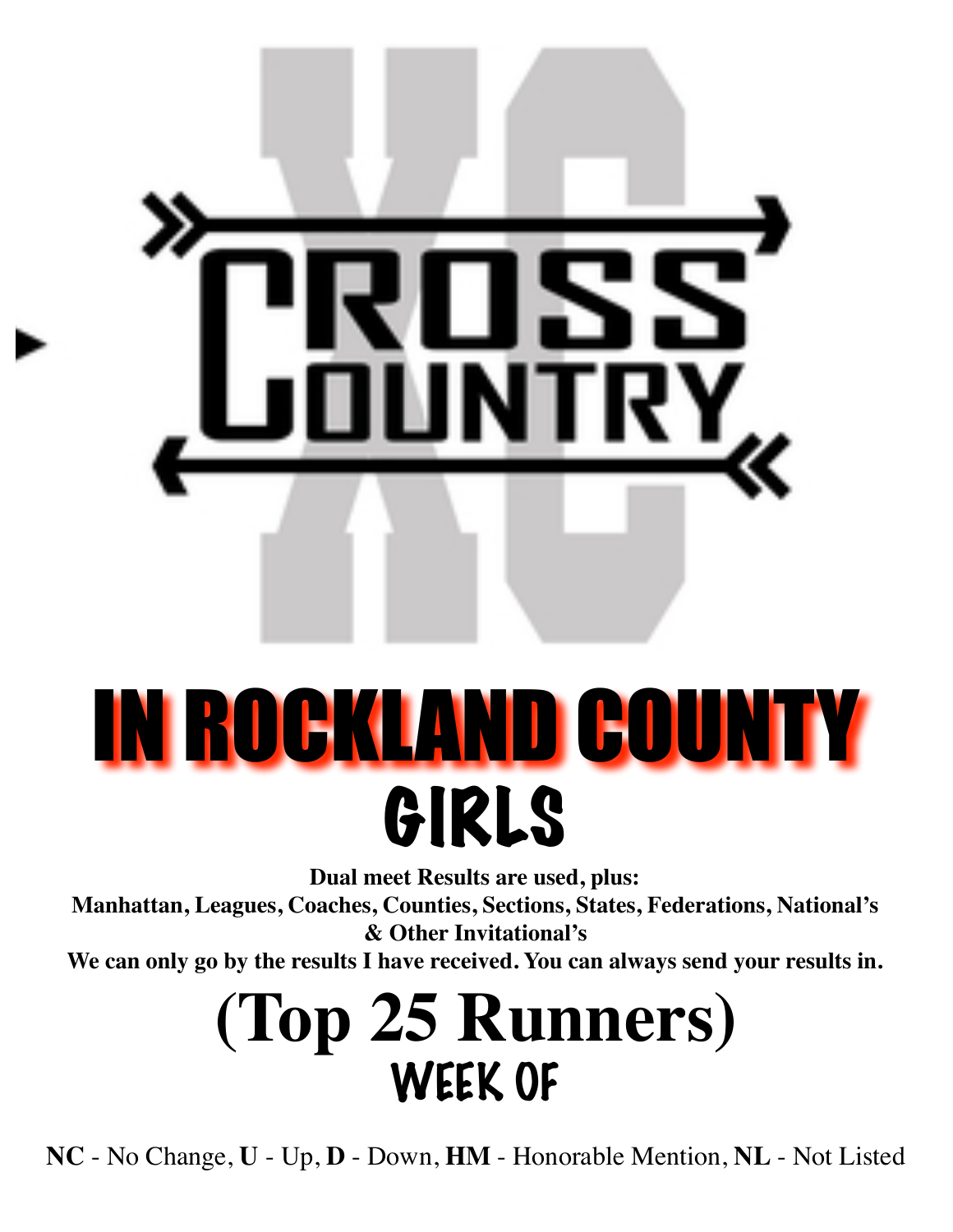### (1) Mary Hennelly (SUFF) SR

**Weeks in top 25: Pre Season -** 9/6 NC,

#### **Dual Meet Results (He Beat):**

| <b>Date</b>                                        | <b>Meet</b>                                                  |                                              | <b>Dist. Race/Place Time</b>                    |                      | <b>Place</b>                                         |
|----------------------------------------------------|--------------------------------------------------------------|----------------------------------------------|-------------------------------------------------|----------------------|------------------------------------------------------|
| 9/6/19<br>9/14/19<br>9/21/19<br>9/28/19<br>10/5/19 | <b>Jim Smith Invitational</b><br><b>Suffern Invitational</b> | 5K<br>3M                                     | $V_{\cdot}$ /<br>V <sub>1</sub> /2nd<br>V.A/1st | 19:42.73<br>18:51.40 | <b>Sunken Meadow, NY</b><br><b>Bear Mountain, NY</b> |
|                                                    |                                                              |                                              |                                                 |                      | (2) Katelyn Tuohy (NR) SR                            |
|                                                    |                                                              | <b>Weeks in top 25: Pre Season - 9/6 NC,</b> |                                                 |                      |                                                      |
|                                                    |                                                              | <b>Dual Meet Results (He Beat):</b>          |                                                 |                      |                                                      |
| Date                                               | <b>Meet</b>                                                  |                                              | <b>Dist. Race/Place Time</b>                    |                      | <b>Place</b>                                         |
| 9/6/19<br>9/14/19                                  | <b>Red Raider Run</b>                                        | 3M                                           | V. / 1st                                        | 19:21.40             | <b>Bear Mountain Park, NY</b>                        |
| 9/21/19<br>9/28/19                                 |                                                              |                                              |                                                 |                      |                                                      |

**10/5/19 Great American Race 5K V./1st 16:22.80 Wake Park, N. Carolina**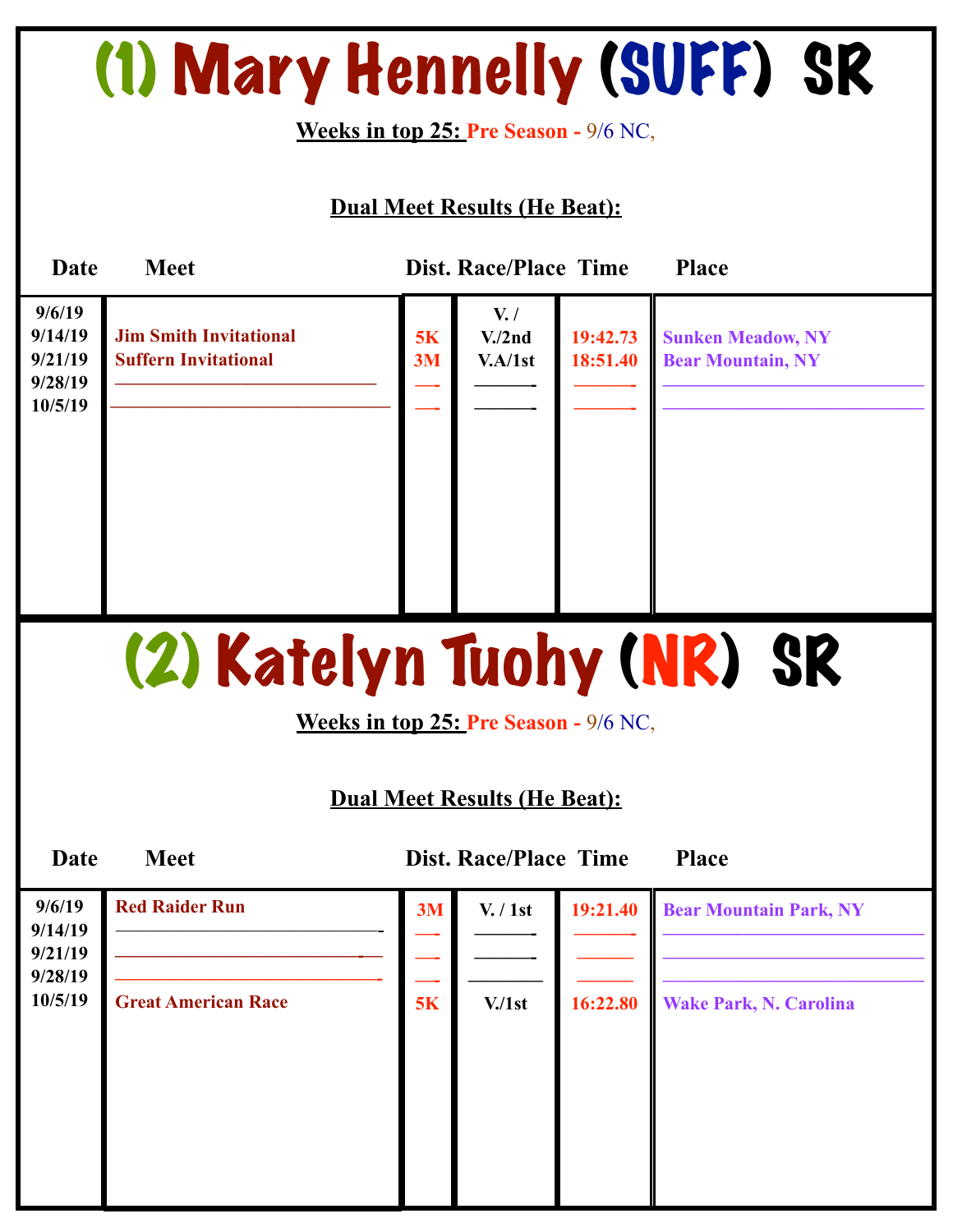### (3) Una Boylan (PR) SOPH

**Weeks in top 25: Pre Season -** 9/6 NC,

**Dual Meet Results (He Beat):** 

| Date                                               | <b>Meet</b>                                                                                                                                  |                      | <b>Dist. Race/Place Time</b>                                                          |                                              | <b>Place</b>                                                                                     |
|----------------------------------------------------|----------------------------------------------------------------------------------------------------------------------------------------------|----------------------|---------------------------------------------------------------------------------------|----------------------------------------------|--------------------------------------------------------------------------------------------------|
| 9/7/19<br>9/14/19<br>9/21/19<br>9/27/19<br>10/4/19 | <b>Briarwood Invitational</b><br><b>Nassau Coaches Invitational</b><br><b>Florida Runners Invitational</b><br><b>League 2A Championships</b> | 5K<br>5K<br>5K<br>3M | $V_{\cdot}$<br>V <sub>1</sub> /2nd<br>V.A/2nd<br>V <sub>1st</sub><br>V <sub>1st</sub> | 19:48.00<br>19:23.49<br>19:36.10<br>18:57.81 | Philadelphia, Pa.<br><b>Bethpage, NY</b><br><b>Lakeland, Florida</b><br><b>Bear Mountain, NY</b> |

### (4) Haliegh Morles (NR) SR

**Weeks in top 25: Pre Season -** 9/6 NC,

#### **Dual Meet Results (He Beat):**

**Date Meet Dist. Race/Place Time Place 9/6/19 9/14/19 9/21/19 9/28/19 10/5/19 3M —- —- —- 5K V. / 2nd ———- ———- ———- V./23rd 19:21.70 ———- ———- ———- 18:12.70 Bear Mountain Park, NY —————————————— —————————————— —————————————— Wake Park, N. Carolina Red Raider Run**  ————————————-  **——————————————- —————————————— Great American Race**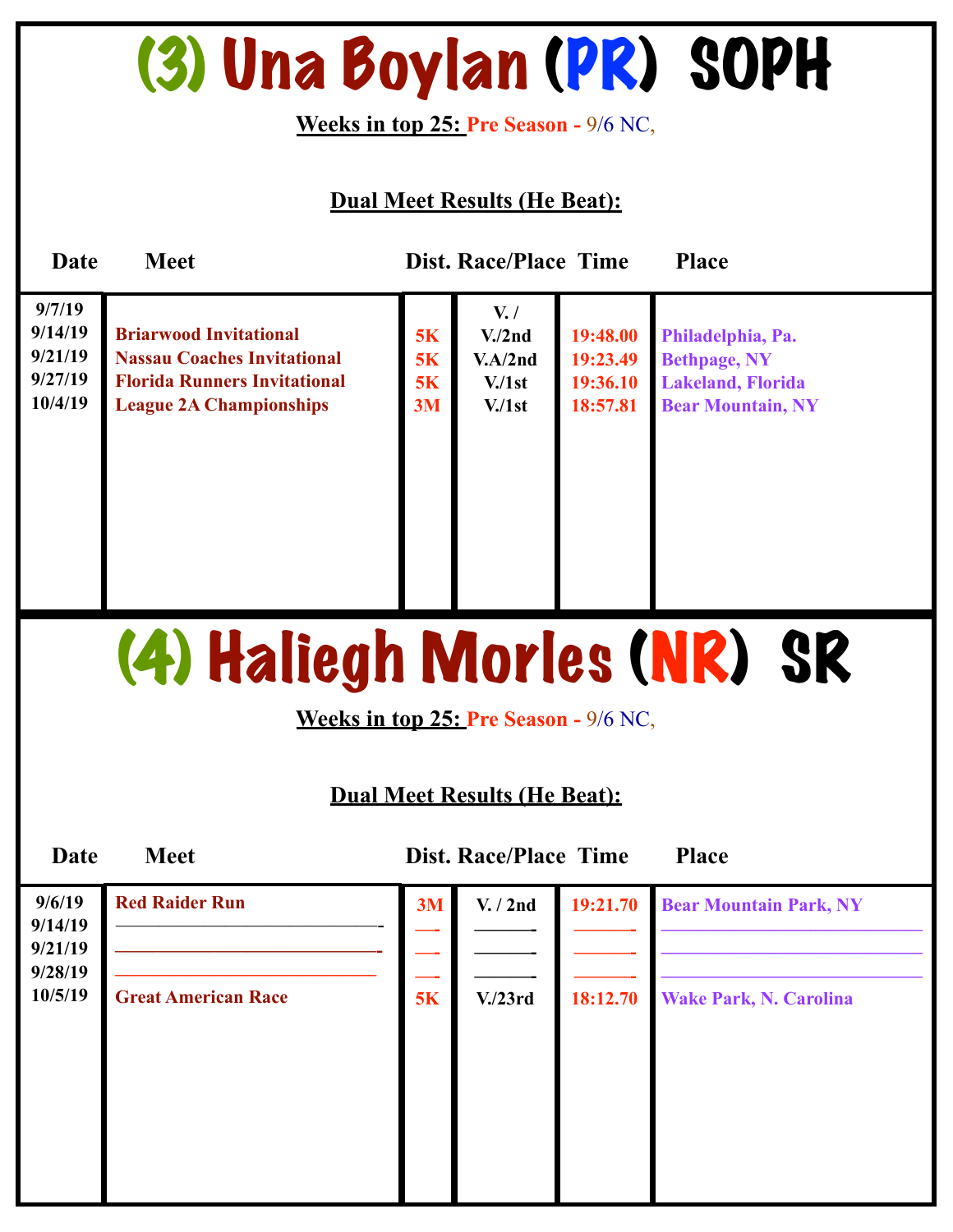### (5) Cath. Ruffino (NR) SR

#### **Weeks in top 25: Pre Season -** 9/6 NC,

| Date                                               | <b>Meet</b>                                                                                                               |                                 | <b>Dist. Race/Place Time</b>                     |                                  | <b>Place</b>                                                                                                    |  |  |
|----------------------------------------------------|---------------------------------------------------------------------------------------------------------------------------|---------------------------------|--------------------------------------------------|----------------------------------|-----------------------------------------------------------------------------------------------------------------|--|--|
| 9/6/19<br>9/14/19<br>9/21/19                       | <b>Red Raider Run</b>                                                                                                     | 3M                              | V. /3rd                                          | 19:22.00                         | <b>Bear Mountain Park, NY</b>                                                                                   |  |  |
| 9/28/19<br>10/5/19                                 | <b>Great American Race</b>                                                                                                | 5K                              | $V.$ /62nd                                       | 19:01.40                         | <b>Wake Park, N. Carolina</b>                                                                                   |  |  |
|                                                    |                                                                                                                           |                                 |                                                  |                                  |                                                                                                                 |  |  |
|                                                    | (6) Julia Fears (TZ) JR<br><b>Weeks in top 25: Pre Season - 9/6 NC,</b><br><b>Dual Meet Results (He Beat):</b>            |                                 |                                                  |                                  |                                                                                                                 |  |  |
| Date                                               | <b>Meet</b>                                                                                                               |                                 | <b>Dist. Race/Place Time</b>                     |                                  | <b>Place</b>                                                                                                    |  |  |
| 9/7/19<br>9/14/19<br>9/21/19<br>9/28/19<br>10/4/19 | <b>CHSAA Practice Run</b><br><b>Queenbury Invitational</b><br><b>Pratt Invitational</b><br><b>League 2A Championships</b> | $2.5^{\circ}$<br>5K<br>5K<br>3M | V. / 2nd<br>V.1/26th<br>$V.$ Bl./4th<br>V. / 3rd | 17:01.30<br>19:47.92<br>19:18.71 | <b>Van Cortlandt Park, NY</b><br><b>Queenbury, NY</b><br>21:34.01 Sunken Meadow, NY<br><b>Bear Mountain, NY</b> |  |  |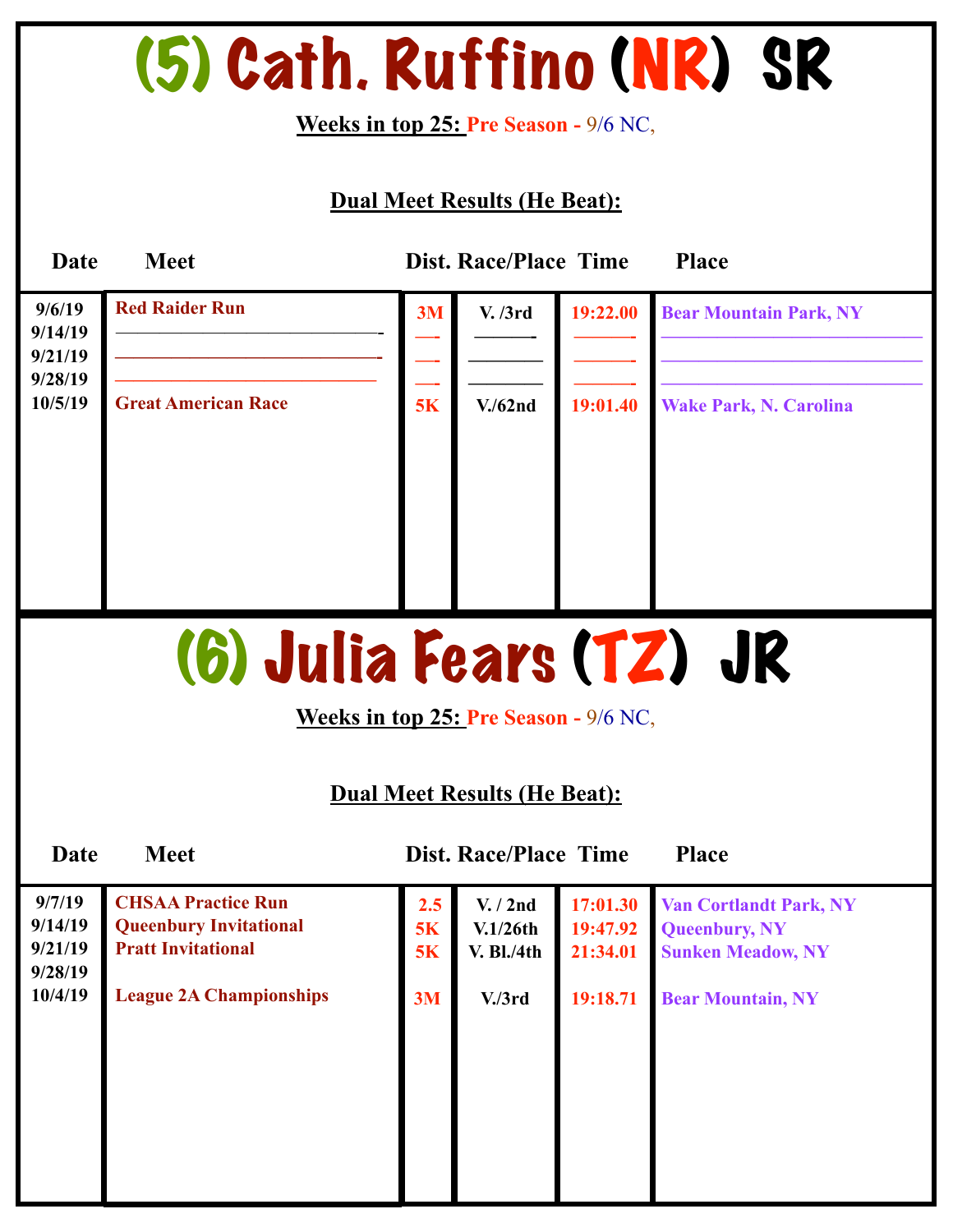### (7) Brooke Hirch (SUFF) SOPH

**Weeks in top 25: Pre Season -** 9/6 NC,

**Dual Meet Results (He Beat):** 

| Date                                               | <b>Meet</b>                                                                                                                         |                      | <b>Dist. Race/Place Time</b>               |                                              | <b>Place</b>                                                                                           |
|----------------------------------------------------|-------------------------------------------------------------------------------------------------------------------------------------|----------------------|--------------------------------------------|----------------------------------------------|--------------------------------------------------------------------------------------------------------|
| 9/7/19<br>9/14/19<br>9/21/19<br>9/28/19<br>10/5/19 | <b>Washingtonville Invitational</b><br><b>Jim Smith Invitational</b><br><b>Suffern Invitational</b><br><b>Herrmann Invitational</b> | 3M<br>5K<br>3M<br>5K | V. /3rd<br>V.Sop/3rd<br>V.A/5th<br>V.2/5th | 19:53.00<br>21:25.56<br>19:38.80<br>20:21.70 | <b>Washingtonville, NY</b><br><b>Sunken Meadow, NY</b><br><b>Bear Mountain, NY</b><br><b>Utica, NY</b> |

### (8) Niamh Durcan (PR) JR

**Weeks in top 25: Pre Season -** 9/6 NC,

#### **Dual Meet Results (He Beat):**

| 9/6/19<br>9/14/19<br>9/21/19<br>9/27/19<br>10/4/19 | <b>Briarwood Invitational</b><br><b>Nassau Coaches Invitational</b><br><b>Florida Runners Invitational</b><br><b>League 2A Championships</b> | 5K<br>5K<br>5K<br>3M | $V_{\cdot}$<br>V <sub>1</sub> /3rd<br>V <sub>1</sub> /7th<br>V <sub>1</sub> /5th | 20:31.00<br>20:40.00<br>19:23.25 | Philadelphia, Pa.<br><b>Bethpage, NY</b><br><b>Lakeland, Florida</b><br><b>Bear Mountain, NY</b> |
|----------------------------------------------------|----------------------------------------------------------------------------------------------------------------------------------------------|----------------------|----------------------------------------------------------------------------------|----------------------------------|--------------------------------------------------------------------------------------------------|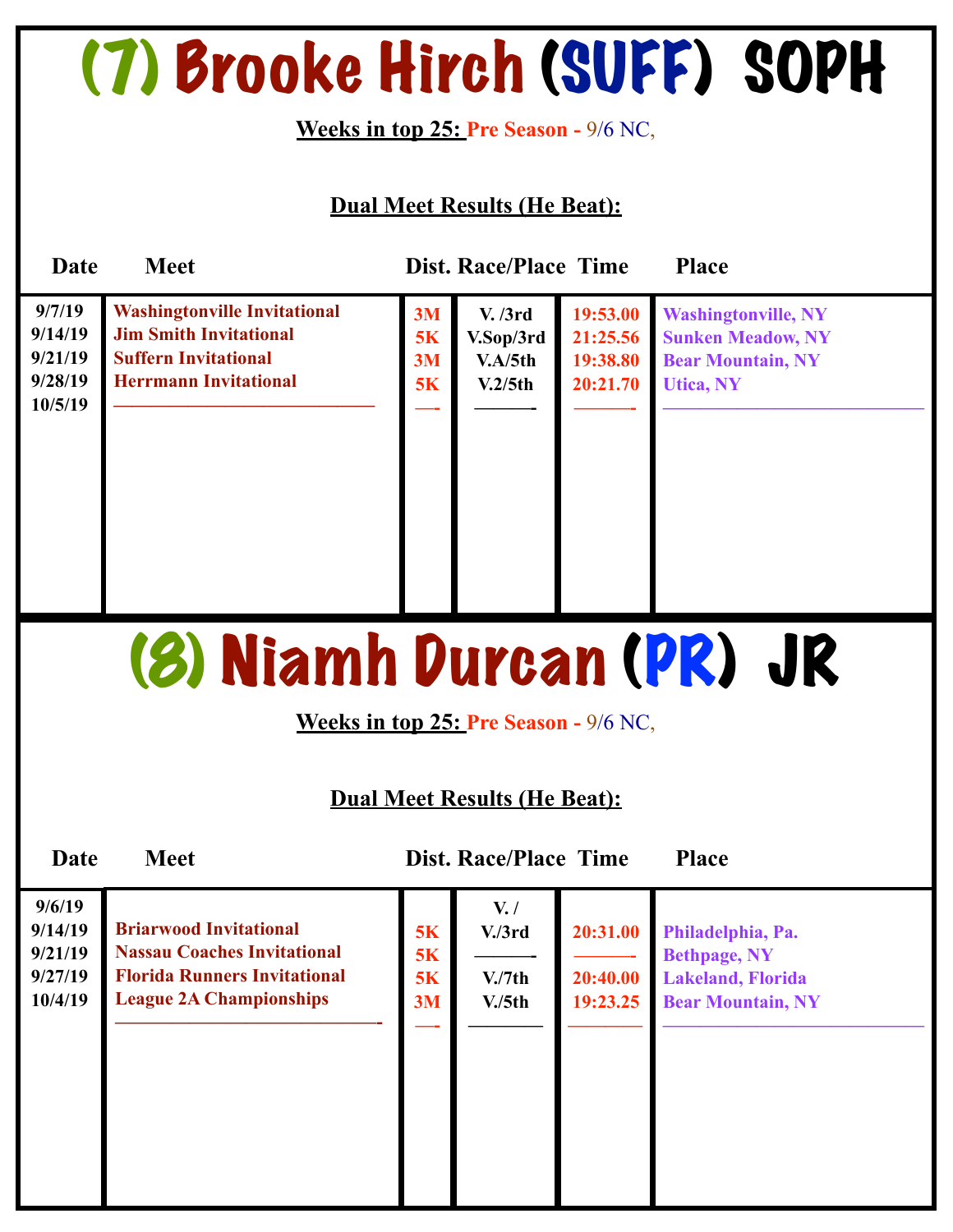### (9) G. Dellamedagila (NR) SOPH

**Weeks in top 25: Pre Season -** 9/6 NC,

#### **Dual Meet Results (He Beat):**

| <b>Date</b>                             | <b>Meet</b>                |    | <b>Dist. Race/Place Time</b> |          | <b>Place</b>                  |
|-----------------------------------------|----------------------------|----|------------------------------|----------|-------------------------------|
| 9/6/19<br>9/14/19<br>9/21/19<br>9/28/19 | <b>Red Raider Run</b>      | 3M | <b>JV.</b> / 1st             | 20:15.70 | <b>Bear Mountain Park, NY</b> |
| 10/5/19                                 | <b>Great American Race</b> | 5K | V.92nd                       | 19:34.60 | <b>Wake Park, N. Carolina</b> |

### (10) Ciara Durcan (PR) JR

**Weeks in top 25: Pre Season -** 9/6 NC,

#### **Dual Meet Results (He Beat):**

| 9/6/19<br>9/14/19                         | <b>Briarwood Invitational</b>                                             | <b>5K</b>       | $V_{\cdot}$ /<br>V/6th | 20:47.00                 | Philadelphia, Pa.                               |
|-------------------------------------------|---------------------------------------------------------------------------|-----------------|------------------------|--------------------------|-------------------------------------------------|
| 9/21/19<br>9/27/19                        | <b>Nassau Coaches Invitational</b><br><b>Florida Runners Invitational</b> | <b>5K</b><br>5K | V.8th                  | 20:44.80                 | <b>Bethpage, NY</b><br><b>Lakeland, Florida</b> |
| <b>League 2A Championships</b><br>10/4/19 | 3M                                                                        | V.8th           | 19:47.91               | <b>Bear Mountain, NY</b> |                                                 |
|                                           |                                                                           |                 |                        |                          |                                                 |
|                                           |                                                                           |                 |                        |                          |                                                 |
|                                           |                                                                           |                 |                        |                          |                                                 |
|                                           |                                                                           |                 |                        |                          |                                                 |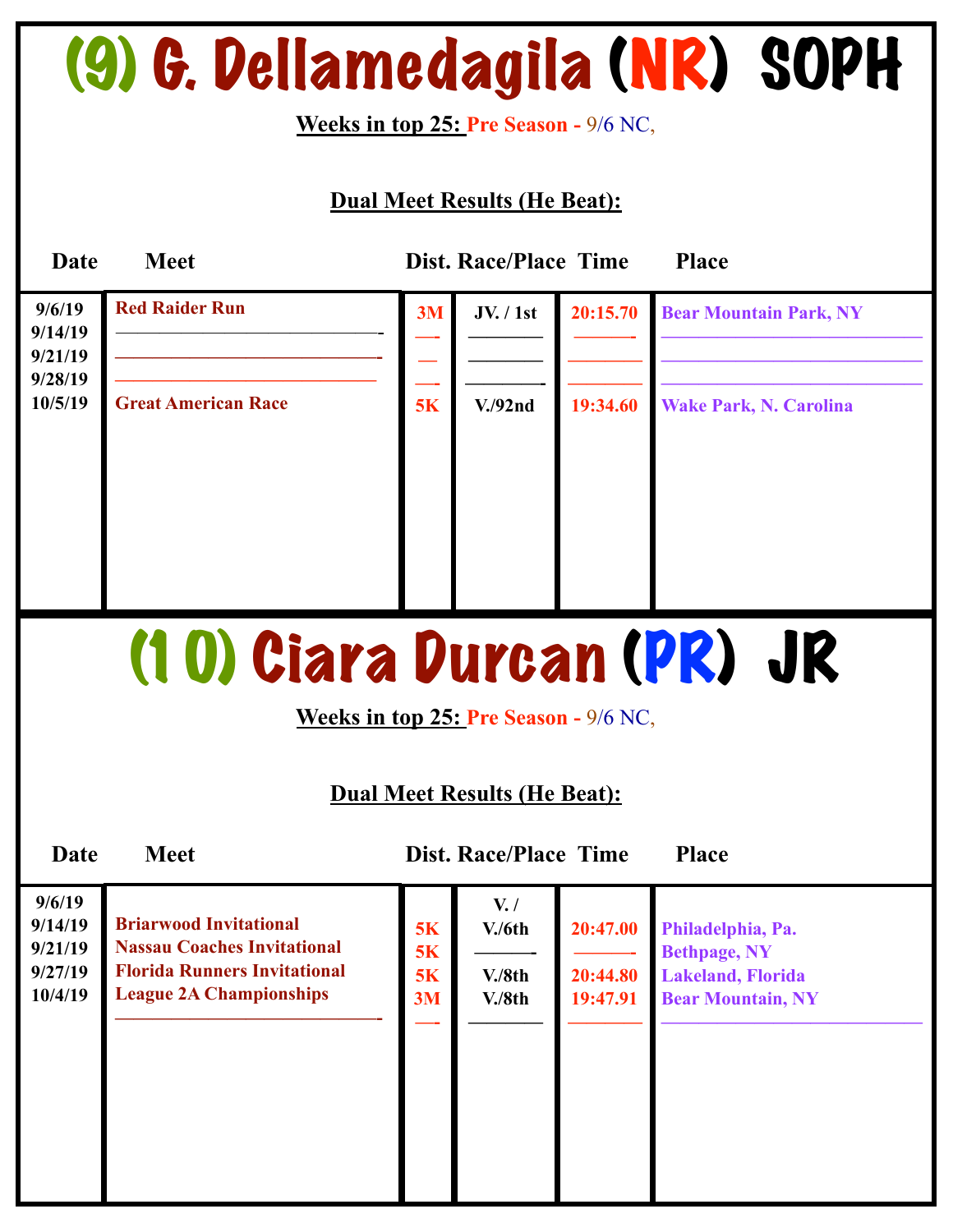## (11) Kelly Gilligan (PR) JR

**Weeks in top 25: Pre Season -** 9/6 NC,

#### **Dual Meet Results (He Beat):**

| Date                                               | <b>Meet</b>                                                                                                                                  |                             | <b>Dist. Race/Place Time</b> |                                  | <b>Place</b>                                                                                     |  |
|----------------------------------------------------|----------------------------------------------------------------------------------------------------------------------------------------------|-----------------------------|------------------------------|----------------------------------|--------------------------------------------------------------------------------------------------|--|
| 9/6/19<br>9/14/19<br>9/21/19<br>9/27/19<br>10/4/19 | <b>Briarwood Invitational</b><br><b>Nassau Coaches Invitational</b><br><b>Florida Runners Invitational</b><br><b>League 2A Championships</b> | 5K<br>5K<br>5K<br><b>5K</b> | V.9th<br>V/14th<br>V/6th     | 21:01.00<br>21:05.60<br>19:25.00 | Philadelphia, Pa.<br><b>Bethpage, NY</b><br><b>Lakeland, Florida</b><br><b>Bear Mountain, NY</b> |  |

## (12) Deirdre Young (SUFF) SR

**Weeks in top 25: Pre Season -** 9/6 NC,

#### **Dual Meet Results (He Beat):**

| 9/6/19<br>9/14/19<br>9/21/19<br>9/28/19<br>10/5/19 | <b>Washingtonville Invitational</b><br><b>Jim Smith Invitational</b><br><b>Suffern Invitational</b> | 3M<br>5K<br>3M | V. /7th<br>V.Sr/<br>V.A/19th | 20:43.00<br>22:23.34<br>20:54.60 | <b>Washingtonville, NY</b><br><b>Sunken Meadow, NY</b><br><b>Bear Mountain, NY</b> |
|----------------------------------------------------|-----------------------------------------------------------------------------------------------------|----------------|------------------------------|----------------------------------|------------------------------------------------------------------------------------|
|                                                    |                                                                                                     |                |                              |                                  |                                                                                    |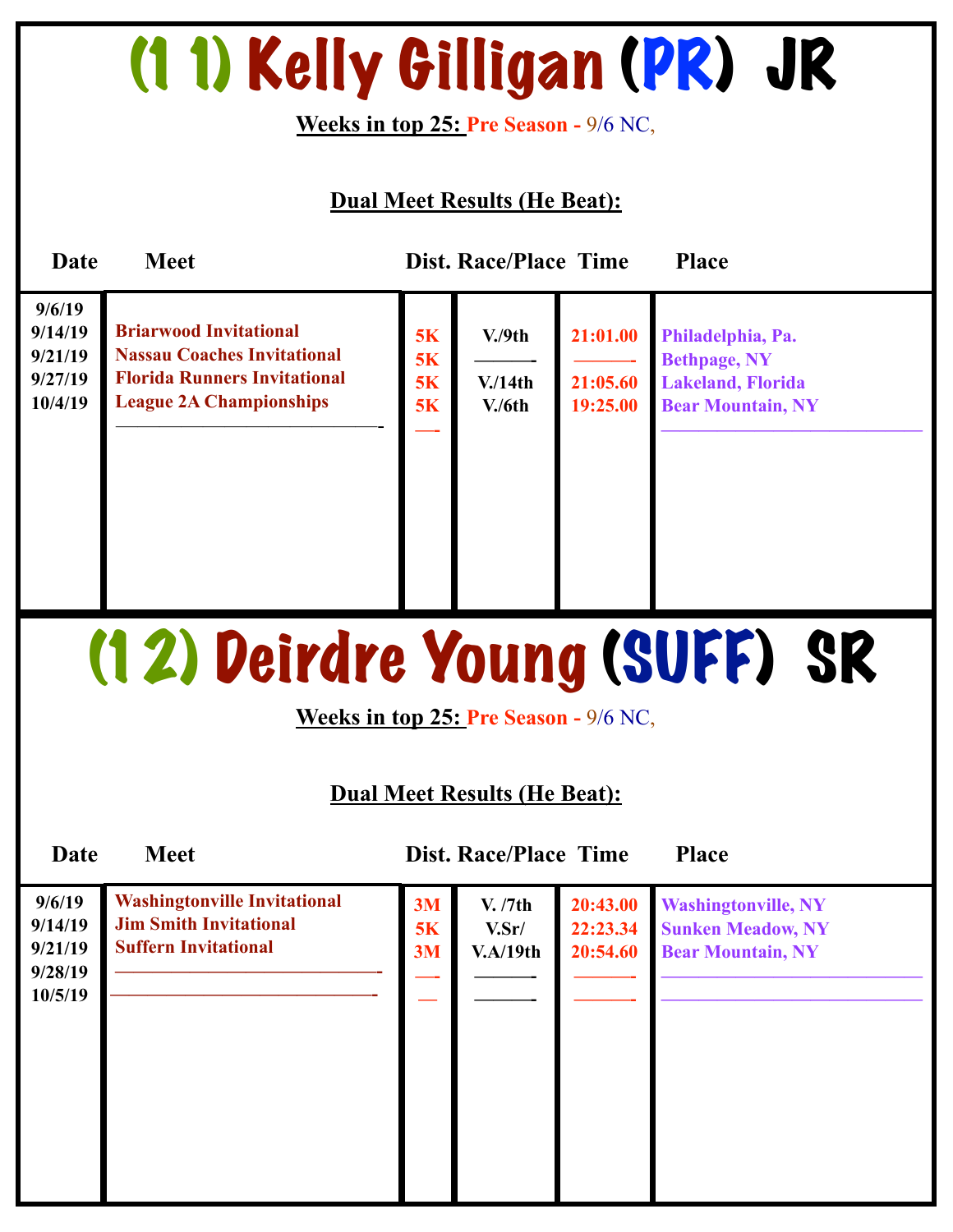### (13) Alex Tomasello (TZ) SOPH

**Weeks in top 25: Pre Season -** 9/6 NC,

**Dual Meet Results (He Beat):** 

| Date                                               | <b>Meet</b>                                                                             |                 | <b>Dist. Race/Place Time</b> |                      | <b>Place</b>                                                                      |
|----------------------------------------------------|-----------------------------------------------------------------------------------------|-----------------|------------------------------|----------------------|-----------------------------------------------------------------------------------|
| 9/6/19<br>9/14/19<br>9/21/19<br>9/28/19<br>10/4/19 | <b>CHSAA Practice Run</b><br><b>Queenbury Invitational</b><br><b>Pratt Invitational</b> | 2.5<br>5K<br>5K | V. / 16th<br>V.1/67th        | 18:55.90<br>21:19.27 | <b>Van Cortlandt Park, NY</b><br><b>Queenbury, NY</b><br><b>Sunken Meadow, NY</b> |

### (14) Daniella Cambrea (TZ) SR

**Weeks in top 25: Pre Season -** 9/6 NC,

#### **Dual Meet Results (He Beat):**

| 9/7/19<br>9/14/19<br>9/21/19<br>9/28/19 | <b>CHSAA Practice Run</b><br><b>Queenbury Invitational</b><br><b>Pratt Invitational</b> | 2.5<br>5K<br>5K | V. / 4th<br>V.1/49th<br><b>V.Bl./15th</b> | 17:20.50<br>20:42.20<br>22:13.11 | <b>Van Cortlandt Park, NY</b><br><b>Queenbury, NY</b><br><b>Sunken Meadow, NY</b> |
|-----------------------------------------|-----------------------------------------------------------------------------------------|-----------------|-------------------------------------------|----------------------------------|-----------------------------------------------------------------------------------|
| 10/4/19                                 | <b>League 2A Championships</b>                                                          | 3M              | V.4th                                     | 19:20.10                         | <b>Bear Mountain, NY</b>                                                          |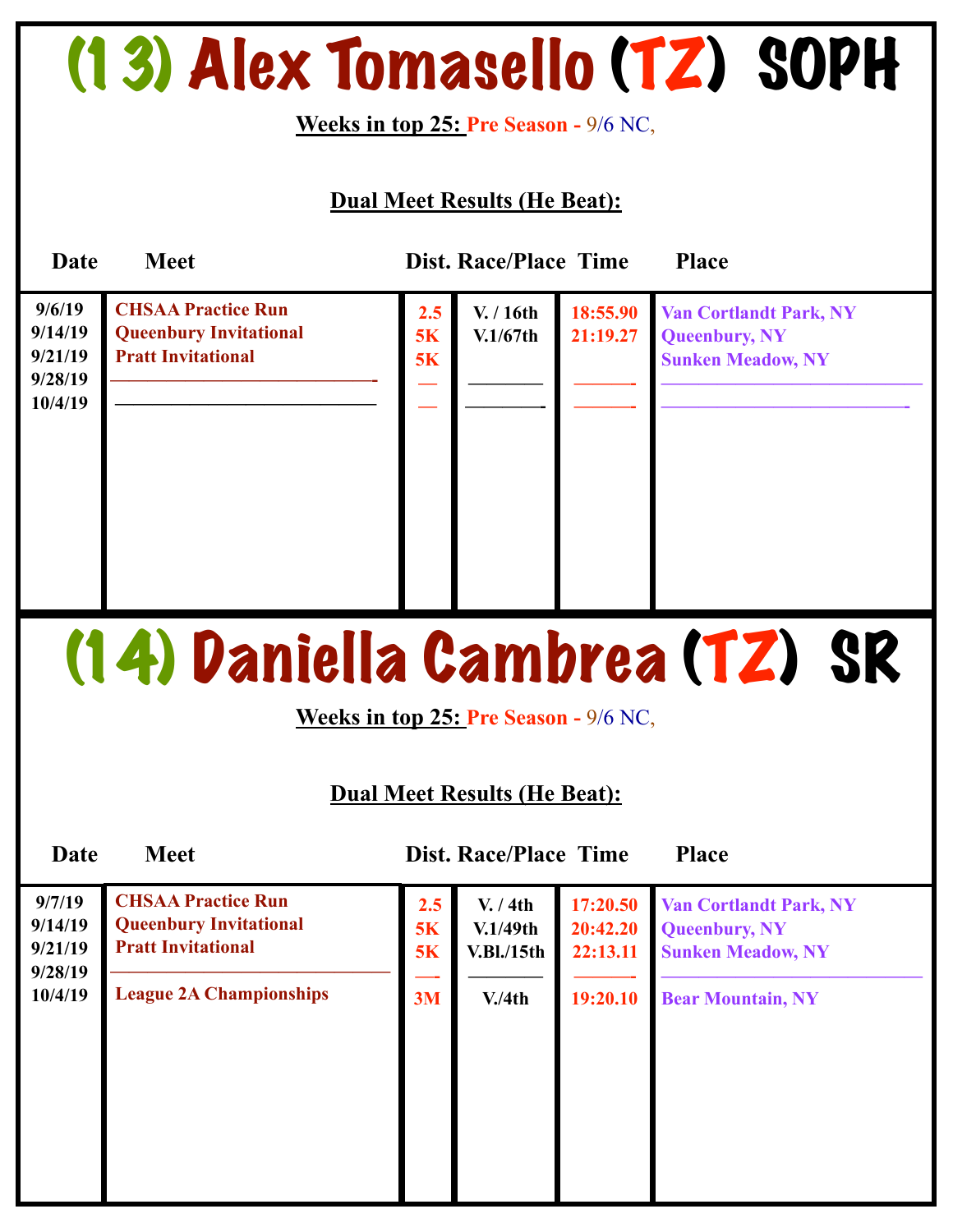### (15) Jessica Korman (SUF) SOPH

#### **Weeks in top 25: Pre Season -** 9/6 NC,

| <b>Dual Meet Results (He Beat):</b>                |                                                                                                                                     |                      |                                               |                                              |                                                                                                        |  |  |
|----------------------------------------------------|-------------------------------------------------------------------------------------------------------------------------------------|----------------------|-----------------------------------------------|----------------------------------------------|--------------------------------------------------------------------------------------------------------|--|--|
| Date                                               | <b>Meet</b>                                                                                                                         |                      | <b>Dist. Race/Place Time</b>                  |                                              | <b>Place</b>                                                                                           |  |  |
| 9/6/19<br>9/14/19<br>9/21/19<br>9/28/19<br>10/5/19 | <b>Washingtonville Invitational</b><br><b>Jim Smith Invitational</b><br><b>Suffern Invitational</b><br><b>Herrmann Invitational</b> | 3M<br>5K<br>3M<br>5K | V. /12th<br>V.Jr/10th<br>V.A/17th<br>V.2/23rd | 21:06.40<br>22:05.89<br>20:46.30<br>21:53.70 | <b>Washingtonville, NY</b><br><b>Sunken Meadow, NY</b><br><b>Bear Mountain, NY</b><br><b>Utica, NY</b> |  |  |

### (16) Catie Horan (PR) SOPH

**Weeks in top 25: Pre Season -** 9/6 NC,

#### **Dual Meet Results (He Beat):**

| 9/6/19<br>9/14/19<br>9/21/19<br>9/27/19<br>10/4/19 | <b>Briarwood Invitational</b><br><b>Nassau Coaches Invitational</b><br><b>Florida Runners Invitational</b><br><b>League 2A Championships</b> | 5K<br><b>5K</b><br>5K<br>3M | $V_{\cdot}$<br>V <sub>1</sub> /28th<br>Soph./1st<br>V <sub>1</sub> /24th<br>V <sub>13th</sub> | 22:52.00<br>21:34.24<br>22:26.10<br>20:28.65 | Philadelphia, Pa.<br><b>Bethpage, NY</b><br><b>Lakeland, Florida</b><br><b>Bear Mountain, NY</b> |
|----------------------------------------------------|----------------------------------------------------------------------------------------------------------------------------------------------|-----------------------------|-----------------------------------------------------------------------------------------------|----------------------------------------------|--------------------------------------------------------------------------------------------------|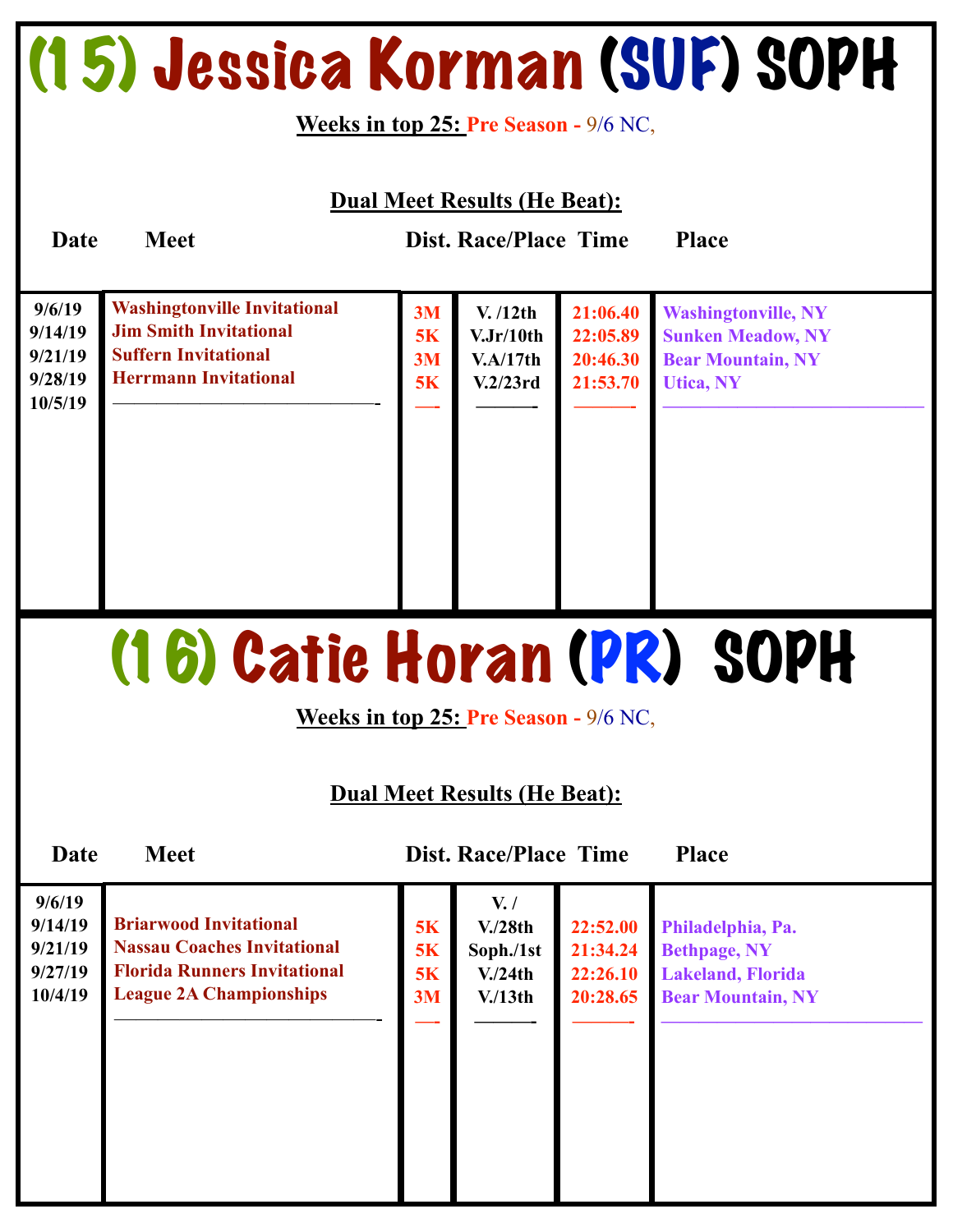### (17) Katie Peterson (NAN) SR

**Weeks in top 25: Pre Season -** 9/6 NC,

#### **Dual Meet Results (He Beat):**

| Date                                     | <b>Meet</b>                                                                                    |                | <b>Dist. Race/Place Time</b> |                                  | <b>Place</b>                                                                |
|------------------------------------------|------------------------------------------------------------------------------------------------|----------------|------------------------------|----------------------------------|-----------------------------------------------------------------------------|
| 9/7/19                                   | <b>Somer Invitational</b>                                                                      | 5K             | V.D2/13th                    | 21:50.60                         | <b>Somer, NY</b>                                                            |
| 9/14/19<br>9/21/19<br>9/28/19<br>10/4/19 | <b>Suffern Invitational</b><br><b>Six Flags Invitational</b><br><b>League 2A Championships</b> | 3M<br>5K<br>3M | V.C/8th<br>V.D/11th<br>V.9th | 20:57.30<br>20:54.00<br>19:56.16 | <b>Bear Mountain, NY</b><br><b>Jackson</b> , NJ<br><b>Bear Mountain, NY</b> |
|                                          |                                                                                                |                |                              |                                  |                                                                             |
|                                          |                                                                                                |                |                              |                                  |                                                                             |

### (18) Ashley Tyles (CS) SOPH

**Weeks in top 25: Pre Season -** 9/6 NC,

| <b>Date</b>        | <b>Meet</b>                 |    | Dist. Race/Place Time |          | <b>Place</b>                  |
|--------------------|-----------------------------|----|-----------------------|----------|-------------------------------|
| 9/6/19<br>9/14/19  | <b>Red Raider Run</b>       | 3M | V. /7th               | 21:45.50 | <b>Bear Mountain Park, NY</b> |
| 9/21/19<br>9/28/19 | <b>Suffern Invitational</b> |    |                       |          |                               |
| 10/5/19            |                             |    |                       |          |                               |
|                    |                             |    |                       |          |                               |
|                    |                             |    |                       |          |                               |
|                    |                             |    |                       |          |                               |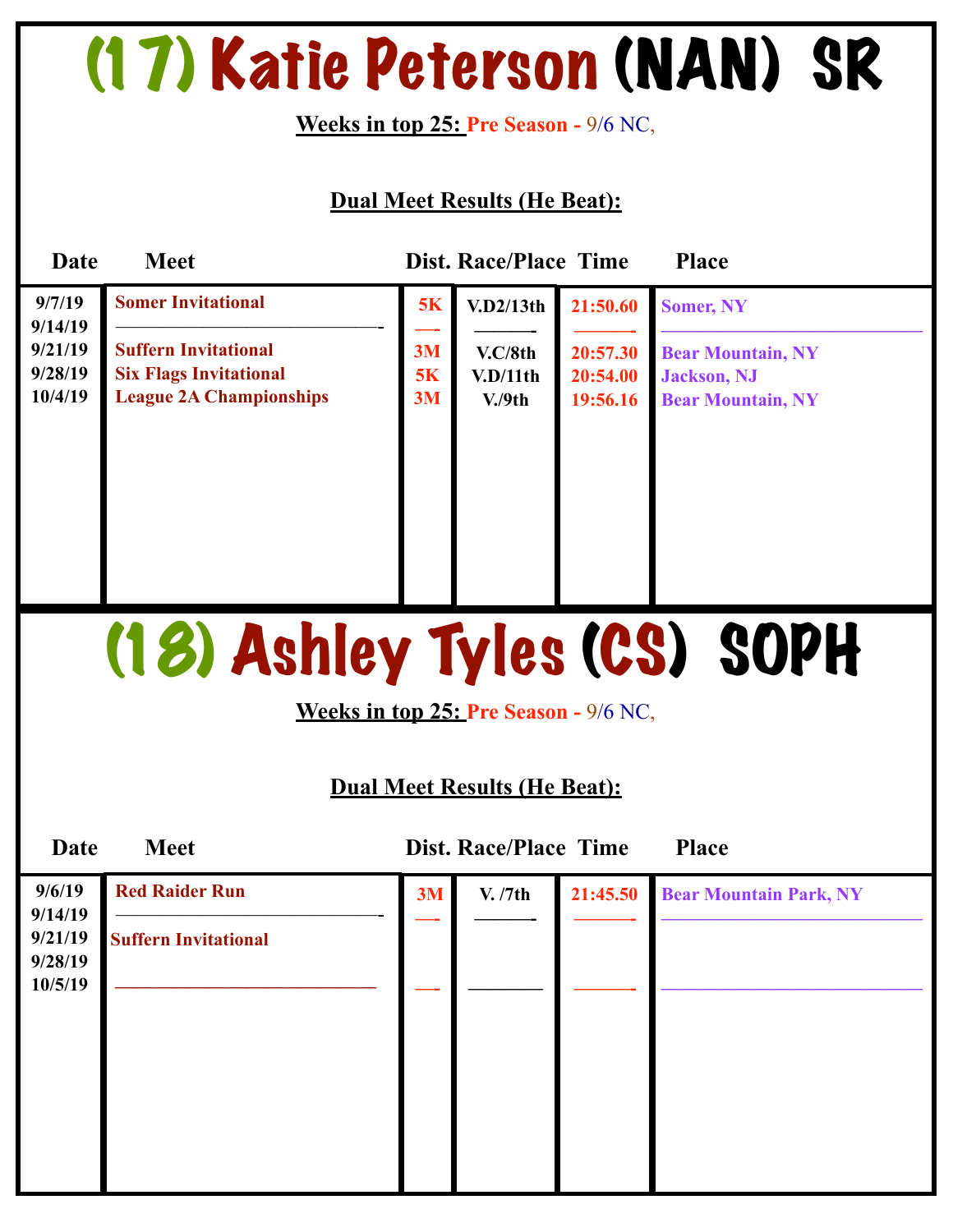### (19) Monal Daterao (SUFF) SR

**Weeks in top 25: Pre Season -** 9/6 NC,

#### **Dual Meet Results (He Beat):**

| Date               | <b>Meet</b>                                                 |          | <b>Dist. Race/Place Time</b> |                      | <b>Place</b>                                      |
|--------------------|-------------------------------------------------------------|----------|------------------------------|----------------------|---------------------------------------------------|
| 9/6/19<br>9/14/19  | <b>Red Raider Run</b>                                       | 3M       | V./                          |                      | <b>Bear Mountain Park, NY</b>                     |
| 9/21/19<br>9/28/19 | <b>Suffern Invitational</b><br><b>Herrmann Invitational</b> | 3M<br>5K | V.1/20th<br>V.2/39th         | 20:59.50<br>23:03.10 | <b>Bear Mountain, NY</b><br><b>Utica, NY</b><br>Ш |
| 10/5/19            |                                                             |          |                              |                      |                                                   |
|                    |                                                             |          |                              |                      |                                                   |
|                    |                                                             |          |                              |                      |                                                   |
|                    |                                                             |          |                              |                      |                                                   |
|                    |                                                             |          |                              |                      |                                                   |

### (20) Paige Hennigan (AM) SR

**Weeks in top 25: Pre Season -** 9/6 NC,

| Date                                               | <b>Meet</b>                                                                                                          |                        | <b>Dist. Race/Place Time</b>                                       |                                              | <b>Place</b>                                                                                                |
|----------------------------------------------------|----------------------------------------------------------------------------------------------------------------------|------------------------|--------------------------------------------------------------------|----------------------------------------------|-------------------------------------------------------------------------------------------------------------|
| 9/7/19<br>9/14/19<br>9/21/19<br>9/28/19<br>10/4/19 | <b>Lady Vikings Classic</b><br><b>Xavier Invitational</b><br><b>Gressler XC Run</b><br><b>Scarsdale Invitational</b> | 2.5<br>2.5<br>5K<br>3M | $V_{\cdot}$ /<br>V.19th<br>V.A/3rd<br>V.2/4th<br>V <sub>11th</sub> | 17:02.10<br>17:31.80<br>21:29.30<br>19:45.20 | <b>Van Cortlandt, NY</b><br><b>Van Cortlandt, NY</b><br><b>White Plains, NY</b><br><b>Croton Harmon, NY</b> |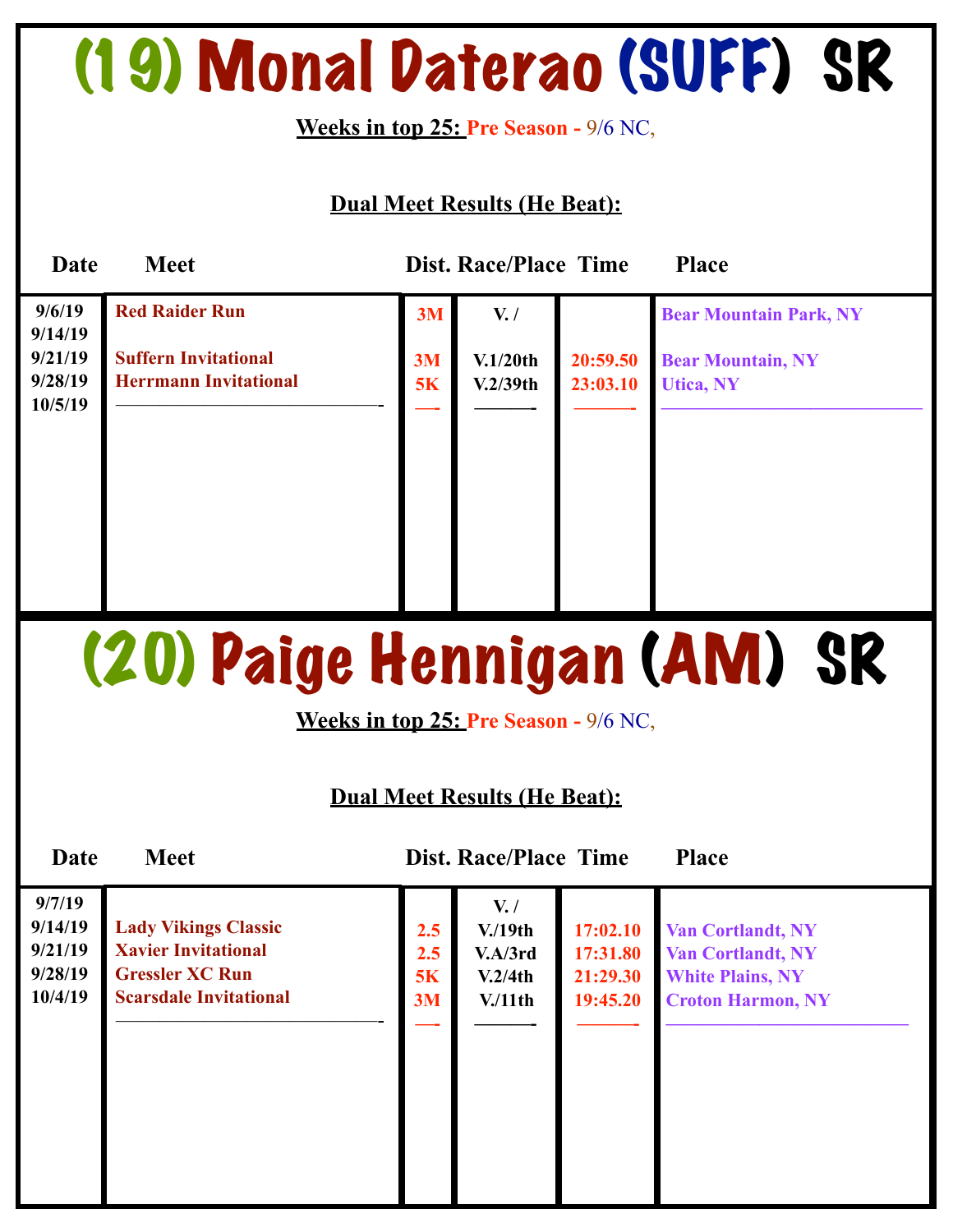### (21) Mia Giaever (TZ) SR

**Weeks in top 25: Pre Season -** 9/6 NC,

#### **Dual Meet Results (He Beat):**

| Date                                    | <b>Meet</b>                                                |           | <b>Dist. Race/Place Time</b> |                      | <b>Place</b>                                         |
|-----------------------------------------|------------------------------------------------------------|-----------|------------------------------|----------------------|------------------------------------------------------|
| 9/7/19<br>9/14/19<br>9/21/19<br>9/28/19 | <b>CHSAA Practice Run</b><br><b>Queenbury Invitational</b> | 2.5<br>5K | V. /6th<br>V.1/73rd          | 17:39.60<br>21:25.28 | <b>Van Cortandt Park, NY</b><br><b>Queenbury, NY</b> |
| 10/4/19                                 | <b>League 2A Championships</b>                             | 3M        | V <sub>12th</sub>            | 20:18.28             | <b>Bear Mountain, NY</b>                             |

### (22) Anne Ginnane (PR) FR

**Weeks in top 25: Pre Season -** 9/6 NC,

#### **Dual Meet Results (He Beat):**

| 9/6/19<br>9/14/19<br>9/21/19<br>9/27/19<br>10/4/19 | <b>Briarwood Invitational</b><br><b>Nassau Coaches Invitational</b><br><b>Florida Runners Invitational</b><br><b>League 2A Championships</b> | 5K<br>5K<br>5K<br>3M | $V_{\cdot}$ /<br>V <sub>1</sub> /31st<br>V.A/31st<br>JV/4th<br>$V/10$ th | 21:28.00<br>21:37.32<br>21:43.70<br>20:01.07 | Philadelphia, Pa.<br><b>Bethpage, NY</b><br><b>Lakeland, Florida</b><br><b>Bear Mountain, NY</b> |
|----------------------------------------------------|----------------------------------------------------------------------------------------------------------------------------------------------|----------------------|--------------------------------------------------------------------------|----------------------------------------------|--------------------------------------------------------------------------------------------------|
|                                                    |                                                                                                                                              |                      |                                                                          |                                              |                                                                                                  |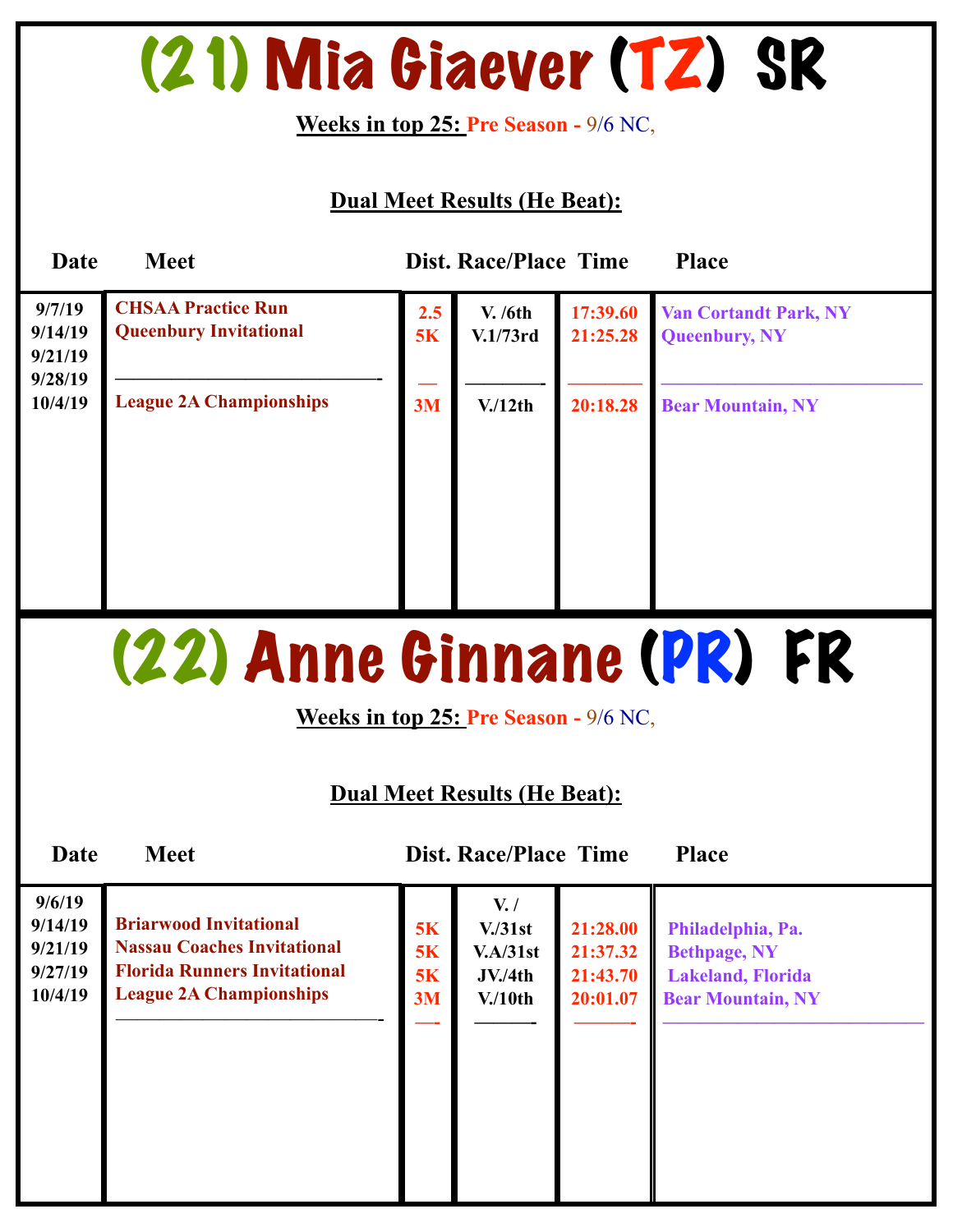### (23) Aolfe Fitzgerald (PR) SOPH

**Weeks in top 25: Pre Season -** 9/6 NC,

#### **Dual Meet Results (He Beat):**

| Date                                               | <b>Meet</b>                                                                                                                                  |                      | <b>Dist. Race/Place Time</b>                                        |                                              | <b>Place</b>                                                                                     |
|----------------------------------------------------|----------------------------------------------------------------------------------------------------------------------------------------------|----------------------|---------------------------------------------------------------------|----------------------------------------------|--------------------------------------------------------------------------------------------------|
| 9/7/19<br>9/14/19<br>9/21/19<br>9/28/19<br>10/4/19 | <b>Briarwood Invitational</b><br><b>Nassau Coaches Invitational</b><br><b>Florida Runners Invitational</b><br><b>League 2A Championships</b> | 5K<br>5K<br>5K<br>3M | $V_{\cdot}$<br>JV/1st<br>Sop./2nd<br>V <sub>1</sub> /25th<br>V/16th | 22:38.00<br>21:43.15<br>22:29.80<br>20:56.23 | Philadelphia. PA.<br><b>Bethpage, NY</b><br><b>Lakeland, Florida</b><br><b>Bear Mountain, NY</b> |

(24) Mady Moroney (PR) 8th

**Weeks in top 25: Pre Season -** 9/6 NC,

| Date               | <b>Meet</b>                                                               |    | <b>Dist. Race/Place Time</b> |          | <b>Place</b>                  |
|--------------------|---------------------------------------------------------------------------|----|------------------------------|----------|-------------------------------|
| 9/6/19<br>9/14/19  | <b>Red Raider Run</b>                                                     | 3M | $V_{\cdot}$ /                |          | <b>Bear Mountain Park, NY</b> |
| 9/21/19<br>9/28/19 | <b>Nassau Coaches Invitational</b><br><b>Florida Runners Invitational</b> | 5K | FR./1st                      | 21:31.82 | <b>Bethpage, NY</b>           |
| 10/4/19            | <b>League 2A Championships</b>                                            | 3M | V <sub>1</sub> /2nd          | 19:10.54 | <b>Bear Mountain, NY</b>      |
|                    |                                                                           |    |                              |          |                               |
|                    |                                                                           |    |                              |          |                               |
|                    |                                                                           |    |                              |          |                               |
|                    |                                                                           |    |                              |          |                               |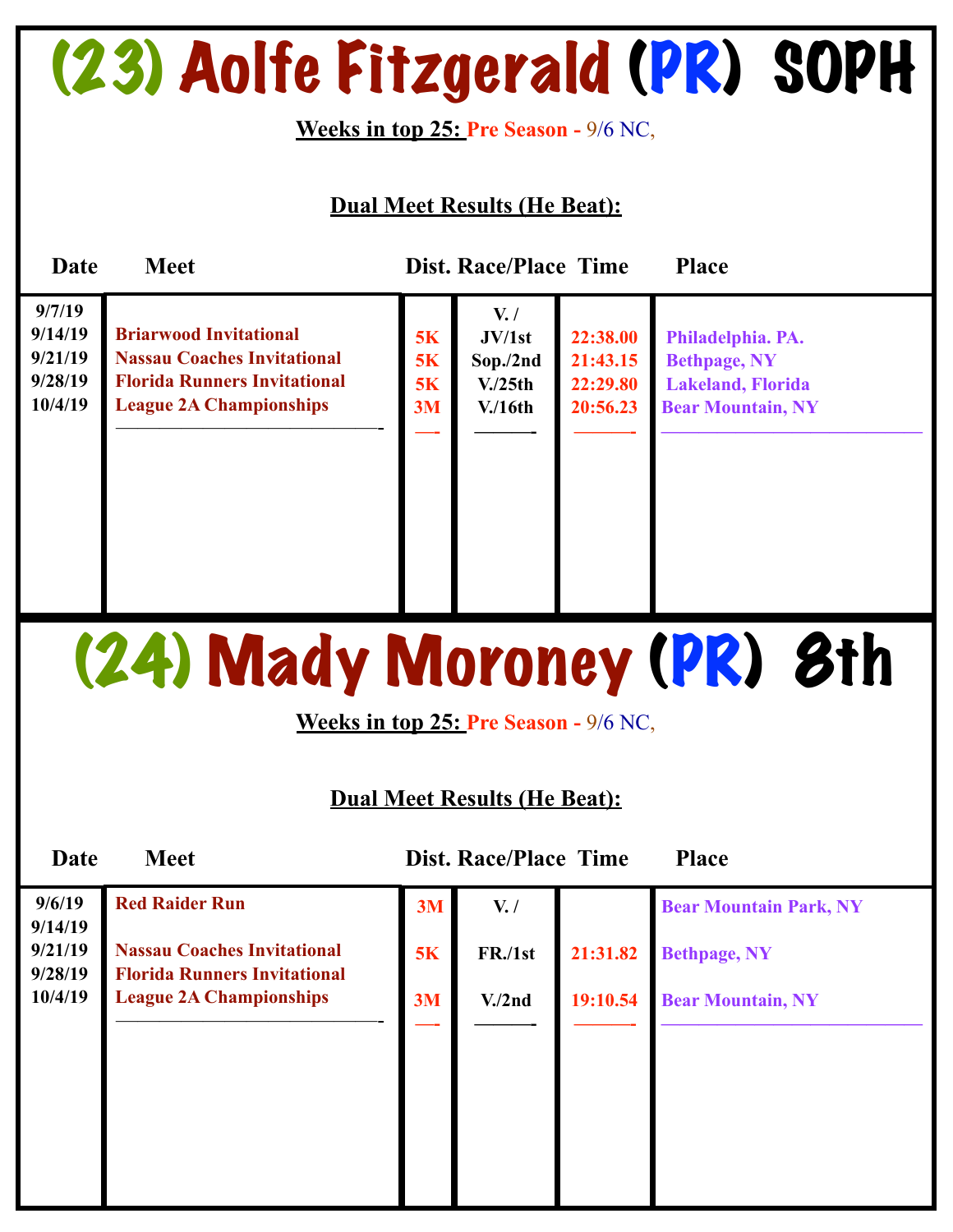### (25) Gabby Shea (TZ) SR

**Weeks in top 25: Pre Season -** 9/6 NC,

| <b>Date</b>                                        | <b>Meet</b>                                                                                                               |                       | <b>Dist. Race/Place Time</b>                     |                      | <b>Place</b>                                                                                                  |
|----------------------------------------------------|---------------------------------------------------------------------------------------------------------------------------|-----------------------|--------------------------------------------------|----------------------|---------------------------------------------------------------------------------------------------------------|
| 9/6/19<br>9/14/19<br>9/21/19<br>9/28/19<br>10/5/19 | <b>CHSAA Practice Run</b><br><b>Queenbury Invitational</b><br><b>Pratt Invitational</b><br><b>League 2A Championships</b> | 2.5<br>5K<br>5K<br>3M | $V_{\cdot}$ /<br>V.Bl/9th<br>V <sub>1</sub> /7th | 21:56.53<br>19:33.17 | <b>Van Cortlandt Park, NY</b><br><b>Queenbury, NY</b><br><b>Sunken Meadow, NY</b><br><b>Bear Mountain, NY</b> |